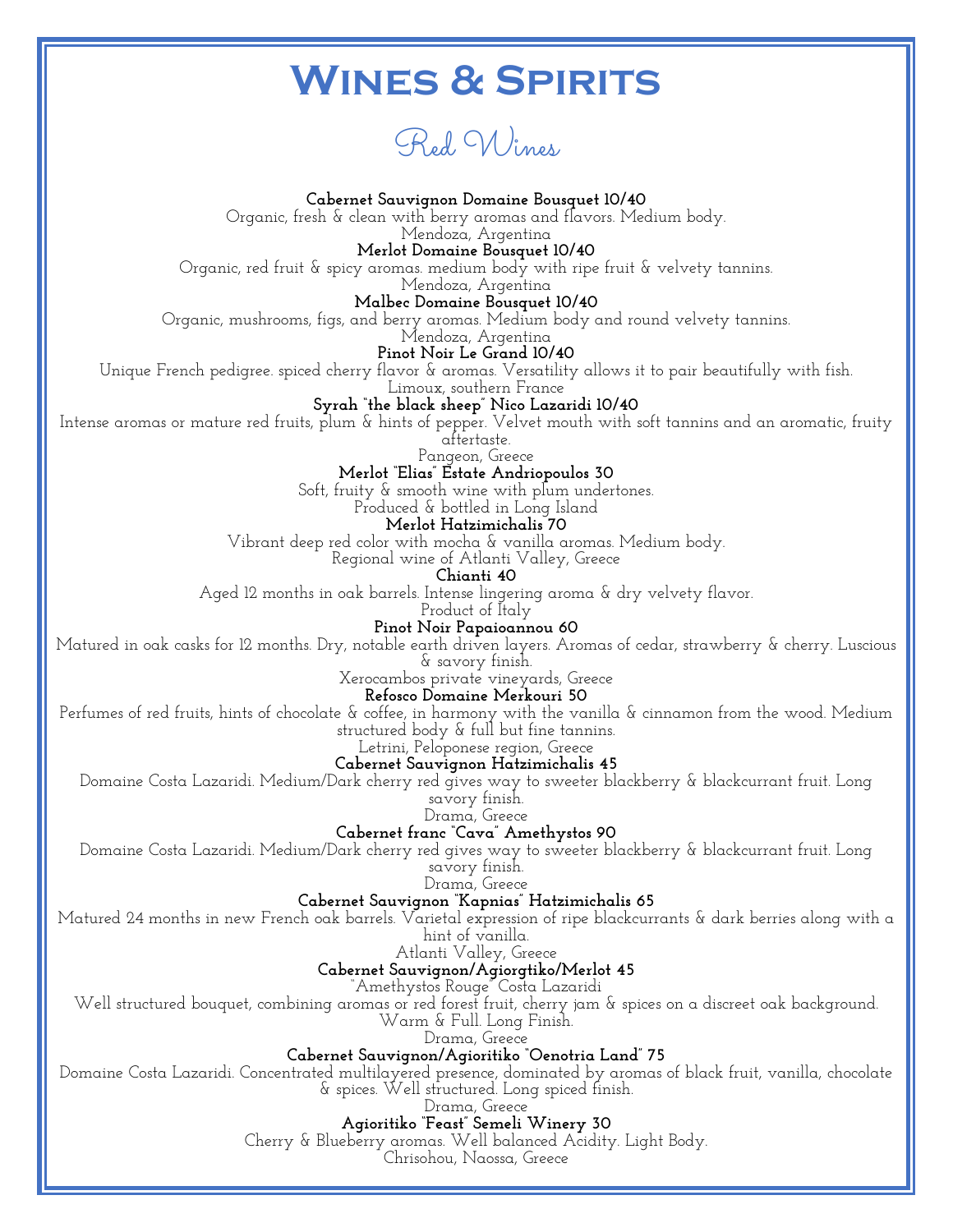



**Pinot Grigio 9/25** Light, crisp & dry. Lime and pear notes, with well-balanced acidity. Product of Italy

**Rhoditis Kouros 9/32**

Floral nose. Dry with waves of orange, lemon and kiwi. Medium body & light finish.

Patra, Greece

**Riesling Starling Castle 9/32**

Semi-sweet, fresh with a touch of citrus and pear with fruity mid palate and crisp acidity on an elegant finish.

Mosel, Germany

## **Chardonnay Le Grand 10/40**

Intense aromas of lime and mango with hints of toasted vanilla. Rich palate of lemon-lime and subtle oak influences.

Long Finish.

Languedoc-Roussillon, France

## **Pinot Noir Rose Maison Nicolas 9/36**

Herbal & ripely fruity all at once. Scents of sweet pea & carnation combined with tones of plum and cherry.

Medium palate. Short Finish. Protegee, France

**Sauvignon Blanc Overstone 9/36**

Aromatic nose. Crisp, dry wine with plenty of zesty gooseberry. Rounded balanced finish.

Malborough, New Zealand

**Chardonnay Hatzimichalis 46**

Fresh, crisp with subtle oak nuances. Blend of citrus notes, white peach, tropical fruit along with the subtle scent of honey and vanilla. Smooth with rich taste, silky texture and long finish.

Atlanti Valley, Greece **Chardonnay Elias 30**

A cool climate, buttery Chardonnay with medium body & citrus flavors.

Produced & bottled in Long Island

## **Pinot Grigio Santa Margherita 65**

Clean & crisp, intense aroma and bone-dry taste with an appealing flavor of Golden Delicious apples.

Alto Adige, Italy

#### **Pinot Grigio San Angelo 49**

Fresh bouquet with notes of pear, peach, anise and honey. Fruity and crisp, very refreshing

Tuscany, Italy

**Sauvignon Blanc "Magic Mountain" Nico Lazaridi 80**

Beautiful medium strength nose has white peach, mirabel, jasmin, lilly, butter and a well-balanced citrus tone from unripe mandarine. Medium Body & Long Finish. Very small select yield.

Drama, Greece

#### **Malagouzia Domaine Costa Lazaridi 50**

Intense aroma of white flowers, peach & apricot. Round and full, with refreshing acidity. Long finish. Single

vineyard & low yield.

Drama, Macedonia, Greece **Moschofilero"Feast" Semeli Winery 40**

Elegant aromas of rose petals, lemon blossom and citrus. Fruity driven, Balanced with medium acidity and subtle

short finish. Chrisohou, Naossa, Greece

**Assyrtiko 55**

Greek wine grape variety Indigenous to the island of Santorini; widely planted in the arid volcanic-ash-rich soil. Abundant minerality, exuberant palate with crisp acidity. Long finish.

Santorini, Greece **Prosecco 12/36**

Aromas of fresh pear and pineapple lead into bright citrus flavors balanced by a hint of creaminess and a touch of sparkle. Grapes are harvested by hand in small lots. Product of Italy

#### **White Zifendal 10**

Floral and tropical aromas. Flavors of strawberry, peach and raspberry with a touch of sweetness.

#### Product of California **Moscato 12**

Delicately sweet with a basis of fresh fruit flavors of peach, pear, and apricot balanced with gentle notes of white petals and sage. The finish is balanced and well rounded.